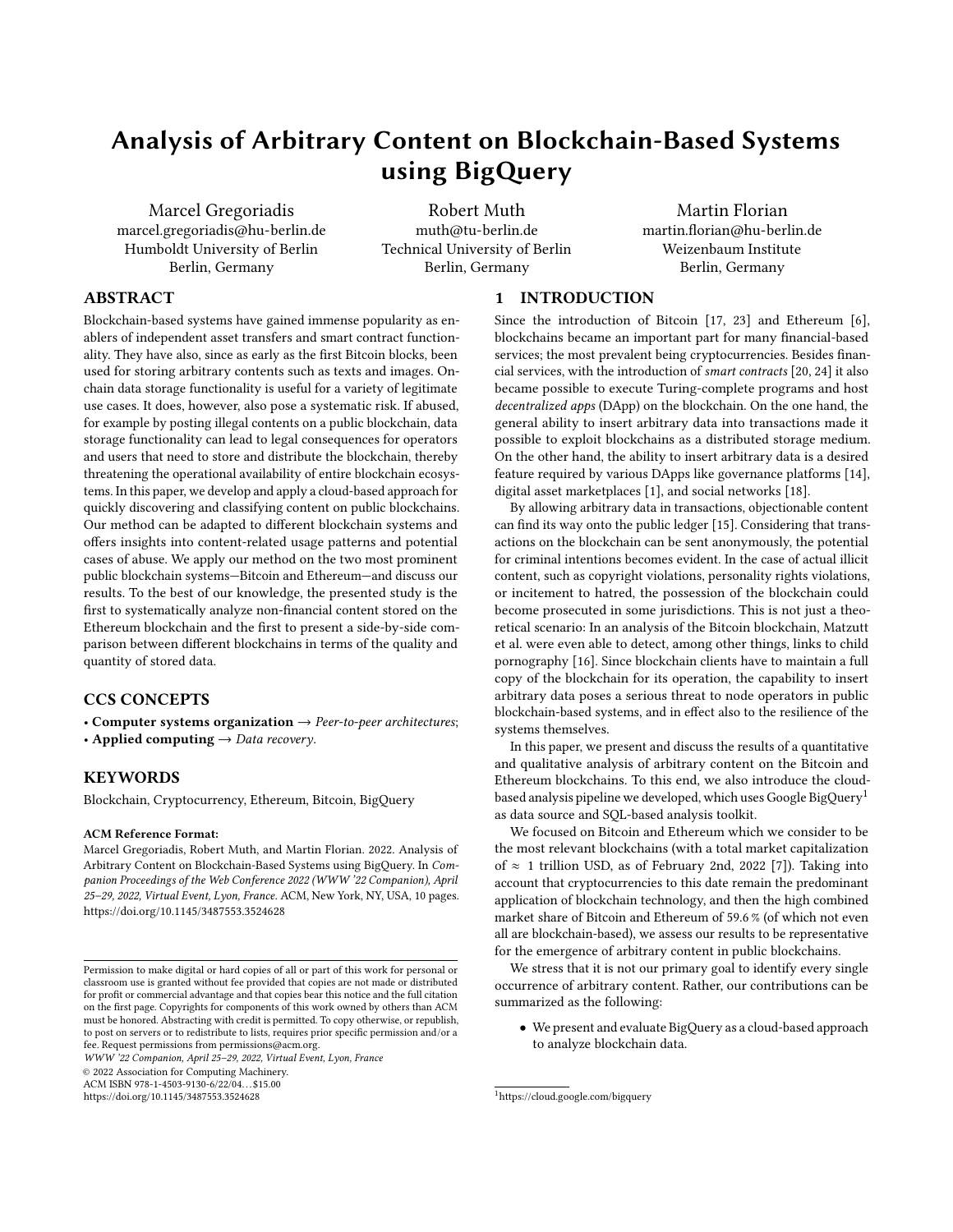- We present novel data analysis methods for the Ethereum blockchain.
- Using our reusable data discovery framework, we obtain quantitative and qualitative insights on the (non-financial) data stored on Bitcoin and Ethereum for the time frame up to January 2022, allowing comparisons between usage patterns and the general discussion of trends.

The remainder of this paper is structured as follows: In Section [2](#page-1-0) we discuss related work, also pointing out how our work compares to previous studies. Section [3](#page-1-1) gives a general overview of our method; foremost how we extract and filter the data that we want to examine. Our main part, which is structured in Section [4](#page-2-0) and [5,](#page-5-0) specifies how we detect text and file contents, and gives a quantitative and qualitative overview on the results. Section [6](#page-6-0) continues with an in-depth discussion of the results and an evaluation of our methodology. Finally, in Section [7](#page-7-0) we summarize the main conclusions of our study.

# <span id="page-1-0"></span>2 RELATED WORK

Since the beginning of blockchains, it has been common practice to include non-financial, arbitrary data, as for example, in the Bitcoin genesis block [\[19\]](#page-8-11). Non-financial data storage on blockchains enables interesting services such as name services<sup>[2](#page-1-2)</sup>, timestamp-ing<sup>[3](#page-1-3)</sup>, non-equivocation logging [\[22\]](#page-8-12), and the management of arbitrary forms of ownership, for example, in form of non-fungible tokens (NFTs). An uncensorable public data storage service, as provided by Bitcoin and Ethereum, can also be abused, however.

In [\[16\]](#page-8-9), [Matzutt et al.](#page-8-9) investigated the prevalence of non-financial data on the Bitcoin blockchain as of August 2017, uncovering, among others, hundreds of links to child pornographic material. The authors identified different approaches for injecting chunks of data into the Bitcoin blockchain. On a low and general level, these are OP\_RETURN output scripts, non-standard transactions, coinbase input scripts, and pay-to-script-hash input scripts. The authors scanned the Bitcoin blockchain for instances in which these methods have been used, arriving at a quantitative estimate of their popularity. To also account for data hidden in standard payment transactions, [Matzutt et al.](#page-8-9) additionally filtered out all transaction outputs that contain  $\geq 90\%$  printable ASCII characters in their mutable, i.e., non-opcode part. In addition to these low-level content detectors, the authors also implemented methods tailored towards detecting data inserted through content insertion services such as CryptoGraffiti<sup>[4](#page-1-4)</sup>. Combing all content detection methods, the authors concluded that 1.4 % of Bitcoin transactions at the time of the study contained non-financial data. In total, [Matzutt et al.](#page-8-9) were able to decode over 1,600 viewable files, containing data such as images, text messages and source code.

Compared to the work in [\[16\]](#page-8-9), we constrain our analysis to data inserted through the more general, low-level insertion techniques. By disregarding the more specialized detection mechanisms proposed by [Matzutt et al.,](#page-8-9) we undoubtedly miss some of their findings. Due to the principally unbounded number of ways in which nonfinancial data can be encoded on the Bitcoin blockchain, even the

approach in [\[16\]](#page-8-9) cannot be assumed to produce an exhaustive list of findings. It must also be pointed out that any hand-tailored detectors need to be updated continuously as the landscape of content insertion services changes. CryptoGraffiti has switched to storing data only on the Bitcoin Cash blockchain, for example, and is therefore not a relevant content insertion service for Bitcoin anymore. Our cloud-based analysis toolkit, which we have released as open source, can flexibly be extended with hand-tailored content detectors.

Showcasing the flexibility of our cloud-based approach, we also apply our analysis methods and tooling to uncover non-financial data stored on the Ethereum [\[6\]](#page-8-2) blockchain. To the best of our knowledge, we are the first to conduct a systematic study into the quantity and quality of data stored on Ethereum. Our analysis approach and tooling thereby enable insights related to the two largest blockchain networks by market capitalization of the underlying cryptocurrency. In addition to being open source, and likely also in contrast to previously developed content detection tools, our implementation leverages public cloud infrastructure and can thereby be used largely independently of locally available computing resources.

Various approaches have been developed for dealing with the dangers of arbitrary content insertion on public blockchains. They can be grouped into categories as follows: avoiding the inclusion of unwanted data [\[15\]](#page-8-8), allowing the modification (and erasure) of past blockchain state [\[2,](#page-8-13) [9,](#page-8-14) [13,](#page-8-15) [21\]](#page-8-16), and local pruning [\[12\]](#page-8-17). In this paper, we focus on developing tools for determining the severity of the original problem and whether the implementation of additional protection approaches is necessary.

### <span id="page-1-1"></span>3 METHOD

Our content detection and analysis methodology consists of a data extraction step and several optional post-processing and data analysis steps. While data extraction operates on the entirety of the investigated blockchain, post-processing and data analysis need to be performed only on the result of the first step, i.e., on a significantly smaller amount of data. In the following, we introduce the overall characteristics of our data extraction methodology, the clearly more challenging part of our pipeline. We will introduce further details on specific queries and post-processing steps in the subsequent sections [\(4](#page-2-0) and [5\)](#page-5-0), where we also present concrete quantitative and qualitative findings for the Bitcoin and Ethereum blockchains. As a complement to this paper, we release all tools and queries we developed for performing the discussed analyses as open source<sup>[5](#page-1-5)</sup>, enabling the easy reproduction of our results and the extension of our study to new areas of interest.

### 3.1 Data Extraction using BigQuery

As a distinguishing feature of our approach, we leverage the Google Cloud BigQuery service for accessing and pre-filtering blockchain data. BigQuery provides constantly updated datasets for a wide range of popular public blockchains. All data is stored in tablestructured databases which are SQL-queryable. In BigQuery, transaction data (such as smart contracts or scripts) is provided as hexadecimal strings which enable convenient SQL accessibility, such

<span id="page-1-2"></span> $^2$ <https://namecoin.info>

<span id="page-1-3"></span><sup>3</sup><https://opentimestamps.org>

<span id="page-1-4"></span><sup>4</sup><https://cryptograffiti.info>

<span id="page-1-5"></span><sup>5</sup><https://github.com/mg98/arbitrary-data-on-blockchains>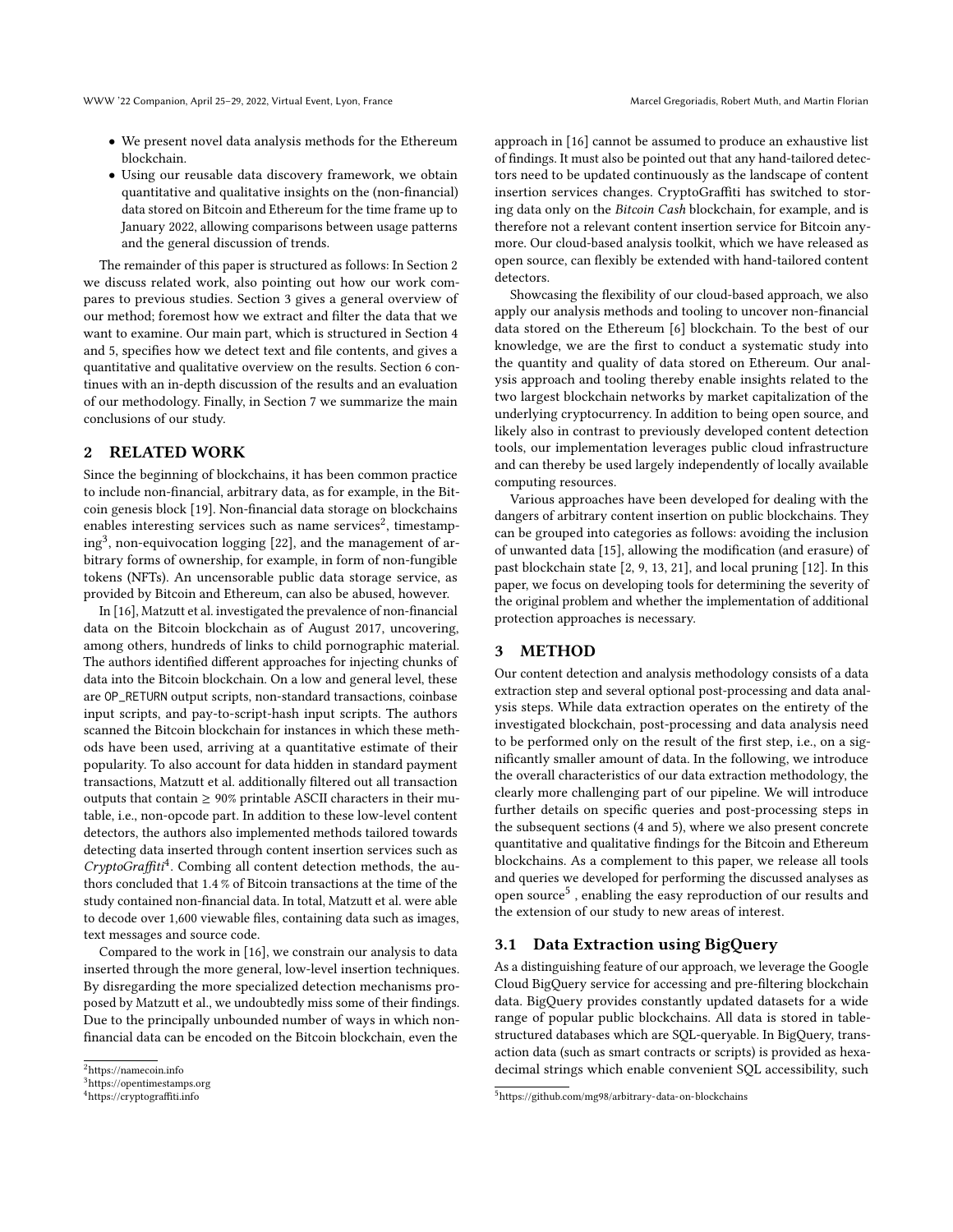Analysis of Arbitrary Content on Blockchain-Based Systems using BigQuery WWW '22 Companion, April 25–29, 2022, Virtual Event, Lyon, France

as the LIKE-operator (for string comparisons with wildcards) and functions around regular expressions.

The main benefits of using the cloud service BigQuery for blockchain analysis is that there are no (expensive) hardware requirements and queries can be developed relatively easy. Leveraging the provided cloud infrastructure allows to run complex queries on large datasets  $\!6$  $\!6$  significantly faster than with commonly available on-premise hardware. The short response times render the analysis process interactive and allow adjusting queries without much effort. Consequently, our methodology can readily be extended to support so-far overlooked data insertion techniques that might be of interest.

### 3.2 Content Detection and Limitations

For this paper, we implemented multiple content detectors for the Bitcoin and Ethereum blockchains. Our detectors are based on observations from practice as well as previous work such as [\[16\]](#page-8-9). They discover various texts (including URLs) and files, also reproducing previous data discoveries. Still, our detectors clearly do not enable an exhaustive view over all content stored on the Bitcoin or Ethereum blockchains. For both, Bitcoin and Ethereum, a wide range of data insertion methods is conceivable. Many data insertion methods result in data that is only discoverable using fine-grained queries, if at all. Encrypted data, for example, is difficult to distinguish from random noise if it does not come with identifying meta attributes (e.g., PGP headers).

In the remainder of this section, we give an overview over our data extraction methods for Bitcoin and Ethereum. We give more details on specific queries and post-processing steps in the subsequent sections that also describe our empirical findings.

### 3.3 Content on Bitcoin

Based on the content detectors used in [\[16\]](#page-8-9) and our own observations about commonly used approaches for inserting arbitrary content into the Bitcoin blockchain, our content detectors for Bitcoin focus on scanning the outputs and inputs of transactions, including the inputs to coinbase transactions.

In BigQuery, the data on transaction inputs and outputs is organized in respectively named views. Each record in the view maps to a transaction or block. Inputs and outputs play a role outside of serving as a data store and must therefore include specific byte sequences to ensure their validity. Therefore, the range of bytes that can be freely used for encoding arbitrary data is limited. For our Bitcoin analysis, we analyze the concatenated bytes of these mutable values. From the perspective of our queries, the investigated mutable values are the hexadecimal strings in the script\_asm field on input and output records. In other words, we leverage the fact that opcode bytes are made visible in the view provided by BigQuery, and discard them for the further analysis. In order to analyze coinbase transactions, we contemplate the data within the coinbase\_param field of the blocks table provided by BigQuery.

We further classify our results by the insertion method identified. Those comprise insertions via:

- Standard outputs (P2X), such as pay-to-public-key (P2PK), pay-to-public-key-hash (P2PKH), and pay-to-multisignature (P2MS) outputs.
- Standard inputs, most prominently P2PKH inputs.
- OP\_RETURN outputs, which were introduced specifically for the purpose of including arbitrary data.
- Non-standard inputs and outputs, excluding OP\_RETURN outputs.
- Coinbase inputs.

### 3.4 Content on Ethereum

Our Ethereum analysis is mostly limited to the input field of the transactions table in the dataset. In the Ethereum protocol, this field is used to deploy or call a smart contract. Due to the variability of length and content of this field, it has been considered the most viable option for intentional insertions of arbitrary content.

Unlike for Bitcoin, the Ethereum data set on BigQuery does not provide a field in which bytecode instructions are explicitly labeled as such. The reason is likely the fact that the Ethereum bytecode instruction set is significantly more complex. For the same reason, detecting bytecode instructions via a (SQL-)query is infeasible. We therefore apply our queries on the complete and unfiltered input fields of transactions, potentially misidentifying bytecodes as parts of stored content. Also unlike for Bitcoin, we ignored content (usually text) stored in coinbase transactions. Preliminary experiments demonstrated that, as a whole, the content stored in coinbase transactions has both an immense volume and a very low variance—the vast majority of coinbase transactions simply advertise the mining pool that is responsible for the current block.

### <span id="page-2-0"></span>4 TEXT ANALYSIS

In the following, we give more details on our text detection methods and present quantitative and qualitative text discovery results for the Bitcoin and Ethereum blockchains. All presented results, in this and the subsequent sections, pertain to the state of the respective blockchains on January 29th, 2022.

### 4.1 Text Classification

For out text analysis, we developed a regular expression pattern to match all kind of combinations of UTF-8 characters and their hexadecimal representation, respectively. In a highly simplified manner that ignores technical steps such as the subtraction of opcodes, the relevant queries for Bitcoin can be described as follows:

- From each transaction, select
	- the concatenation of all standard output scripts if at least 90% of the bytes in the transaction represent printable UTF-8 characters,
	- the concatenation of all non-standard input scripts if 100% of the bytes in the resulting value represent printable UTF-8 characters,
	- the concatenation of all OP\_RETURN output scripts if 100% of the bytes after each OP\_RETURN opcode represent printable UTF-8 characters, and
	- a concatenation of all non-standard output scripts which are not OP\_RETURN outputs if 100% of the bytes in the resulting value

<span id="page-2-1"></span><sup>&</sup>lt;sup>6</sup>At time of writing, the Bitcoin and Ethereum blockchains had a size of, respectively, more than 380 GB and more than 4 TB (for the full blockchain archive).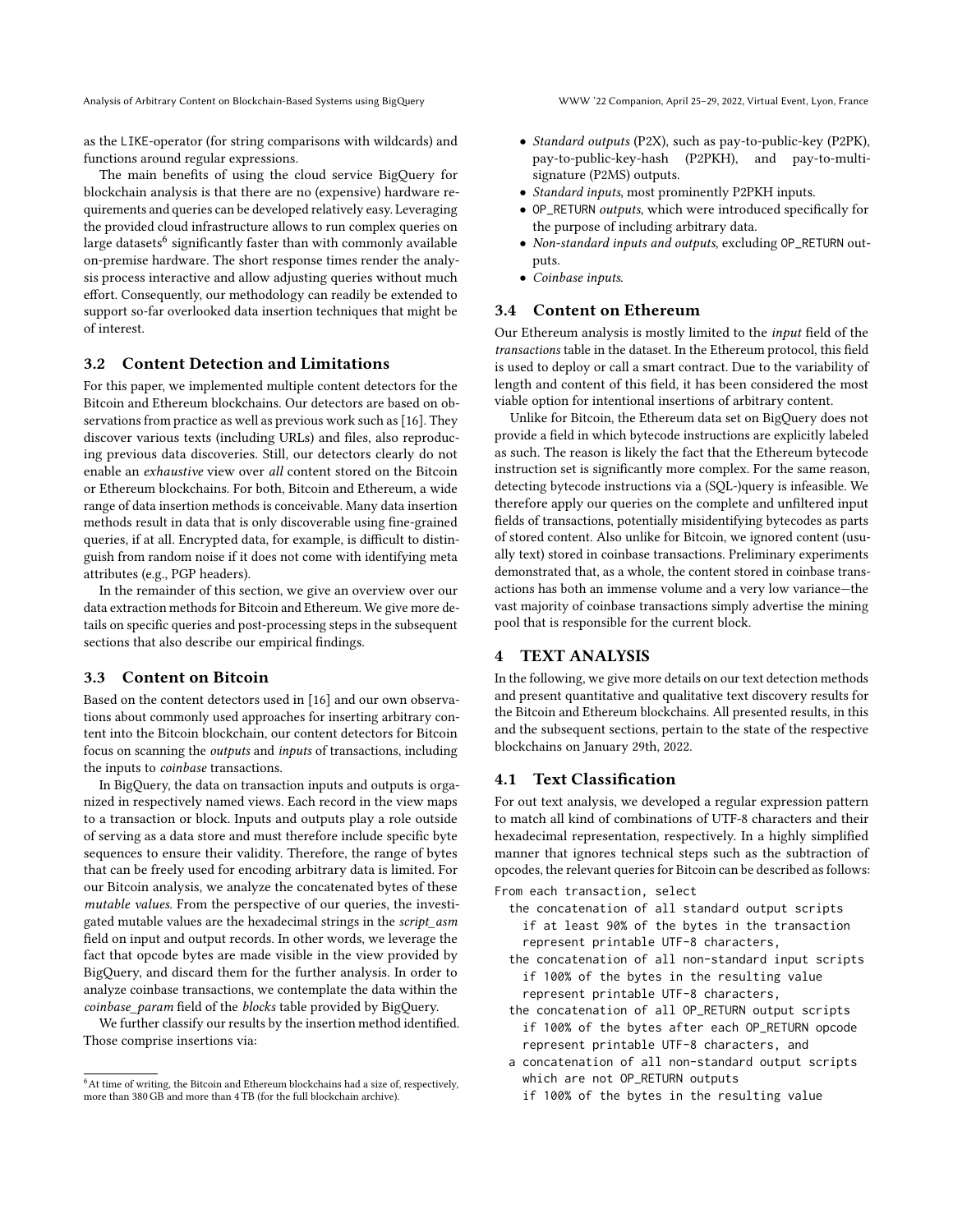represent printable UTF-8 characters.

Also select the coinbase input of each block

if 100% of its bytes

represent printable UTF-8 characters.

In a similar syntax, the queries for Ethereum can be written as:

Select the input field of each transaction

if 100% of its bytes

represent printable UTF-8 characters.

As a further analysis step, we extract the matched strings and classify them based on the occurrence of common textual data and formats. More specifically, we classify found text blocks based on the following categories:

- Strings: Sequence of printable characters which does not contain any white spaces.
- Texts: Sequence of printable characters which contains at least one white space (i.e., multiple words).
- Contain URL: Contains a string that matches a URL pattern[7](#page-3-0) .
- Contain Email Address: Contains a string that matches a generous pattern of a typical email address.
- Contain JSON: Contains a string that can be decoded as a JSON object; our method does not detect simple array outputs or empty objects, i.e., "{}".
- Contain PGP: Text contains a string that is enclosed with a PGP header.
- Contain HTML/XML: Text contains a sequence that follows the semantics of HTML/XML (with a beginning and closing tag).
- Contain Data URL: Text contains a data URL (URI scheme containing a Base64-encoded version of a file that is used to display files in-line in web pages).

As a result, our analysis returned 763,035 corresponding transactions for Bitcoin and 1,916,836 for Ethereum. Table [1](#page-3-1) shows the quantitative results by classification. We point out that the majority of all text messages on Bitcoin have been embedded using OP\_RETURN (78.3 %) or through a coinbase transaction (21.2 %).

<span id="page-3-1"></span>

|                          | <b>Occurrences</b> |                |           |
|--------------------------|--------------------|----------------|-----------|
| <b>Textual Type</b>      | Total              | <b>Bitcoin</b> | Ethereum  |
| <b>Strings</b>           | 632,547            | 94.812         | 537,735   |
| <b>Texts</b>             | 2,047,324          | 668,223        | 1,379,101 |
| Contain JSON             | 51,128             | 2.065          | 43.063    |
| Contain HEX              | 92,263             | 3,716          | 88,547    |
| Contain Email Address    | 1,008              | 39             | 969       |
| Contain URL <sup>7</sup> | 7,435              | 4,341          | 3.094     |
| Contain PGP              | 325                | 28             | 297       |
| Contain HTML/XML         | 346                | 202            | 144       |
| Contain Data URL         | 11                 | 0              | 11        |

|  |  | Table 1: Quantitative analysis of textual type of content. |  |  |
|--|--|------------------------------------------------------------|--|--|
|--|--|------------------------------------------------------------|--|--|

<span id="page-3-0"></span> ${\rm ^7The}$  analysis here operates on the results of our text detector and thereby misses transactions that are mainly non-text, such as smart contract invocations. In Section [4.4](#page-4-0) we discuss detecting URLs in arbitrary contexts.

<span id="page-3-2"></span>

Figure 1: Frequency of text transactions over time.

<span id="page-3-3"></span>

Figure 2: Frequency of text lengths.

### 4.2 Frequency Analysis and Popular Strings

In the following, we analyzed the corresponding transactions and counted the occurrences of extracted texts. Figure [1](#page-3-2) shows the frequency of text messages in transactions over time, for both blockchains. In Figure [2,](#page-3-3) we depict the frequency of texts by length. As can be seen, most of the texts are short. The closer inspection of a sample of the results made it obvious that a lot of messages appear several times or have a similar structure. We have listed the most common embedded texts in Table [2](#page-3-4) and [3.](#page-4-1) Further investigation has shown that not only those texts but also texts sharing the same structure caused the peaks in Figure [2.](#page-3-3) We have also observed that those transactions would often be received by the same recipient, e.g., Kraken<sup>[8](#page-3-5)</sup>.

<span id="page-3-4"></span>

| #  | <b>Text</b>                                    | Occurrences |
|----|------------------------------------------------|-------------|
|    | <b>Bitzlato</b>                                | 60,625      |
| 2  | ASCRIBESPOOL01PIECE                            | 28,986      |
| 3  | 503: Bitcoin over capacity!                    | 13,902      |
| 4  | "2265861855@qq.com"}                           | 12,880      |
| 5  | We'll buy your Bitcoins. sell.buy.bitcoin@     | 10,790      |
| 6  | "2265861855@QQ.COM"}                           | 9,800       |
| 7  | WWW.BTCKEY.ORG Bitcoin wallet recovery         | 5,530       |
| 8  | ASCRIBESPOOL01FUEL                             | 5,125       |
| 9  | Bitcoin: A Peer-to-Peer Electronic Cash System | 4,843       |
| 10 | ASCRIBESPOOL01EDITIONS1                        | 4.270       |

Table 2: Top 10 most frequently embedded texts found on Bitcoin (#5 and #7 have been truncated).

<span id="page-3-5"></span><sup>8</sup><https://kraken.com>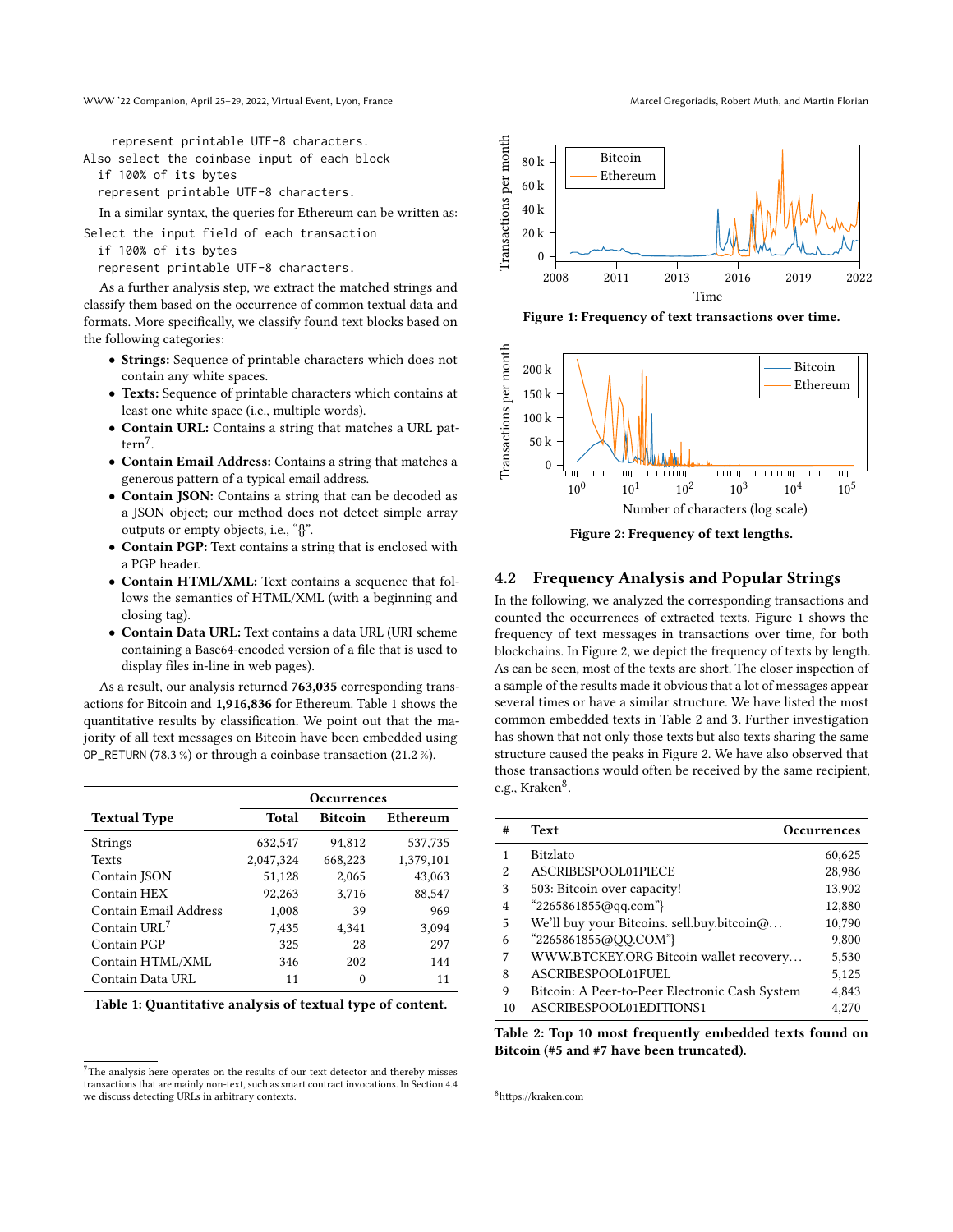Analysis of Arbitrary Content on Blockchain-Based Systems using BigQuery WWW '22 Companion, April 25–29, 2022, Virtual Event, Lyon, France

<span id="page-4-1"></span>

| #              | <b>Text</b>             | <b>Occurrences</b> |
|----------------|-------------------------|--------------------|
| 1              |                         | 196,211            |
| $\overline{2}$ | <b>BFX REFILL SWEEP</b> | 179,820            |
| 3              | hotwallet drain fee     | 177,454            |
| 4              | Ignore                  | 126,140            |
| 5              | imtoken                 | 96,807             |
| 6              | coinbenerefuel          | 95,385             |
| 7              | undefined               | 61,226             |
| 8              | $f_ZX$                  | 55,924             |
| 9              | $FA\%$                  | 54,684             |
| 10             | <b>CS</b>               | 48,079             |

Table 3: Top 10 most frequently embedded texts found on Ethereum.

### 4.3 Qualitative Observations

Individual content analysis has shown many messages, even bidirectional conversations, to when funds were accidentally sent to the wrong address or when funds got stolen from a user. The victim would then try to ask or negotiate to get his or her funds back. Presumably to save on transaction fees, some longer messages were shared through the URL of an online service like PasteBin<sup>[9](#page-4-2)</sup>. We have highlighted a selection of text messages in Appendix [A.](#page-9-1)

We also decoded the 11 data URLs that were found to image type files (JPEG, PNG, GIF). One of those was a provocative image showing the Chinese president Xi Jinping as Winnie the Pooh.

### <span id="page-4-0"></span>4.4 Analysis of URLs

URLs persisted on the blockchain can point to more rich resources in the internet, such as images, videos, long texts, and other files. This is interesting for qualitative observations and also in search of illegal contents. With this in mind, we created a method to scan the Ethereum blockchain more exhaustively for URLs. As opposed to our basic text analysis, we now aim at finding URL strings also within smart contract calls and deployments. To this end, we created regular expression patterns to match with HTTP and IPFS [\[3\]](#page-8-18) URLs, with extra attention to URLs pointing to Tor [\[10\]](#page-8-19) onion services.

In simplified notation that abstracts away technical details such as the encoding and decoding of strings, our main URL detector logic can be written as follows:

#### Select

all transaction input fields on Ethereum with occurrences of http://\*, https://\*, ipfs://\* where  $*$  matches the longest coherent string of URL-valid characters and is at least 5 characters long. Also select all transaction input fields on Ethereum with occurrences of \*.onion where  $*$  matches the longest coherent string of alphanumeric characters of at least 16 characters.

<span id="page-4-2"></span><sup>9</sup><https://pastebin.com>

Further extraction, verification, and classification into HTTP, HTTPS, IPFS and .onion links happens in a subsequent postprocessing step. For Bitcoin, we could perform those steps directly on the result set from the text analysis. The quantitative results can be observed from Table [4.](#page-4-3)

<span id="page-4-3"></span>

|                      | <b>Occurrences</b> |                |          |
|----------------------|--------------------|----------------|----------|
| <b>URL</b> Type      | Total              | <b>Bitcoin</b> | Ethereum |
| <b>HTTP</b>          | 522,313            | 4,329          | 517,985  |
| <b>IPFS</b>          | 210,268            |                | 210,261  |
| <b>Onion Service</b> | 52                 | 6              | 46       |
| Sum                  | 732,633            | 4,388          | 728,292  |

Table 4: Quantitative analysis of discovered URLs.

In addition to the quantitative analysis, we qualitatively analyzed a sample of 100 HTTP links chosen randomly from our results for each blockchain. Based on our manual analysis, we make the following observations about our sample:

Bitcoin: 19 % of the URLs linked to cryptocurrency-related content, another 11 % linked to social media content (Twitter, Reddit, and YouTube), 2 % showed pornography, and 25 % were miscellaneous. 43 % of the links were dead  $^{10}$  $^{10}$  $^{10}$ , however most of them were obviously relating to cryptocurrencies (judging by the URL). Also most social media posts related to cryptocurrencies.

Ethereum: 14 % referred to cryptocurrency-related content, 6 % of the URLs responded with a JSON that share characteristics of NFT metadata (comprising keys such as "name", "description", "image", and an array of "attributes"), and 33 % were miscellaneous (e.g., memes). Here as well, 43 % of the links were dead.

From all detected onion service URLs across both blockchains, we were able to access only 3 unique services: an online copy of the bible, a mirror of the official website of the CIA, and a website hosting various texts with "forbidden knowledge" (including tutorials on drug synthesis and explosives). While the other services appeared to be unavailable, online research suggests that some of the found URLs might have linked to child pornography content in the past.

Note that our URL detection method has two explicit limitations:

- (1) We ignore the possibility of a single transaction carrying multiple URLs and extract (and count) only the first match.
- (2) The pattern we use to find URLs will sometimes wrongly match additional bytes located directly after the end of a matched URL.

The situation outlined in (2) can for example happen when the URL appears inside a JSON structure and our pattern interprets the proceeding ""}" as a part of the HTTP path. It can also happen with random ASCII characters caused by general noise. Another cause, in Ethereum, can be direct concatenation of string parameters in a smart contract call. The following string is an actual URL matched by our program:

<span id="page-4-4"></span> $10$  This includes unavailable websites as well as content platforms (e.g., social media sites or file sharing services) which show that the requested resource has been removed or access is restricted.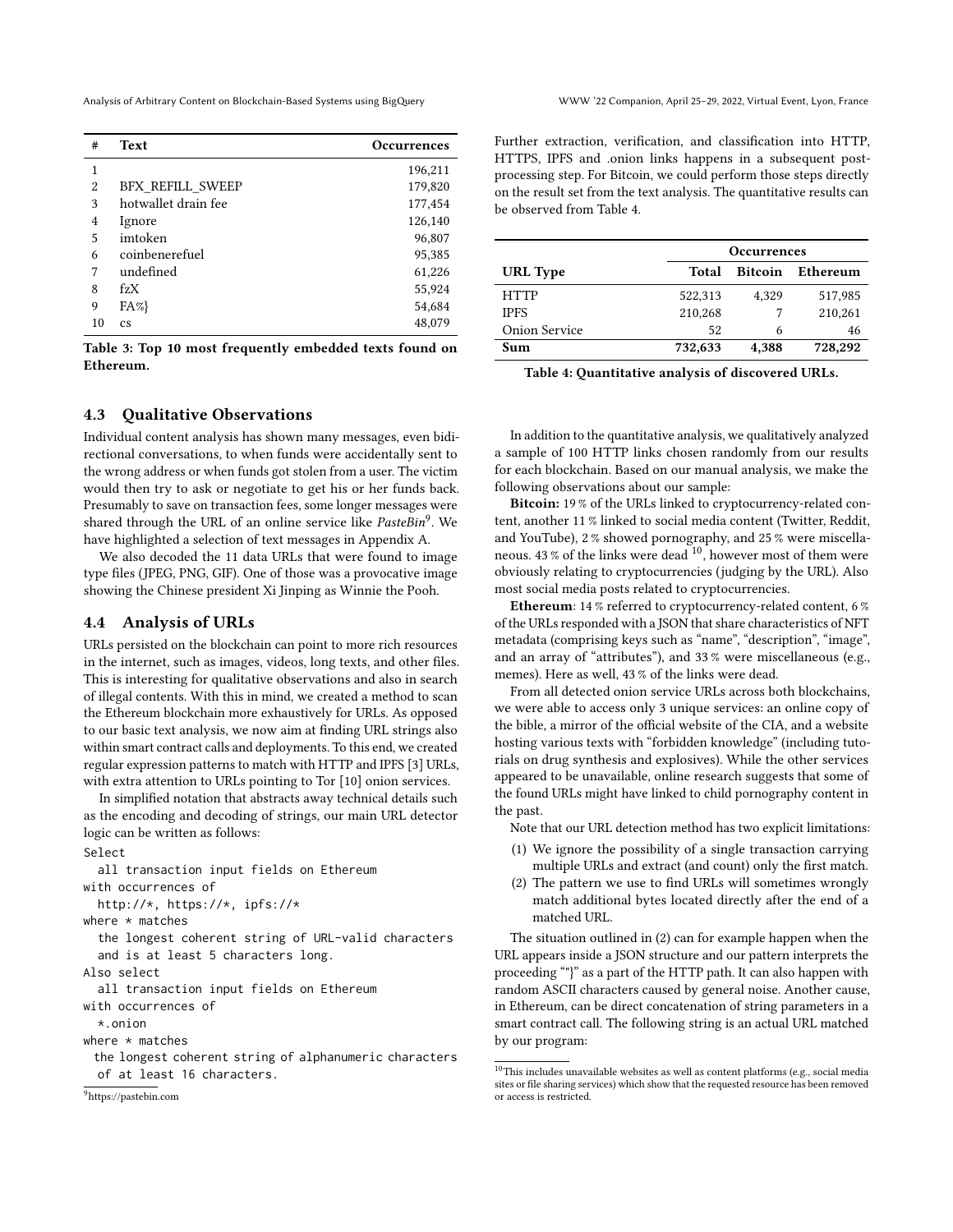https://file.soar.earth/d4c4540faf449a9a729edbf9e60d3 621.jpg/previewGhttps://api.soar.earth/v1/download/d4 c4540faf449a9a729edbf9e60d3621.jpg+POINT(115.63155412 67395

This example demonstrates the issue raised in (2): Our detectors wrongly matched the subsequent parameter and even a part of another, third parameter in a smart contract call. Syntactically, all of this could still constitute a valid URL, while semantically it is likely the case that they are actually two URLs hidden in the returned string.

Limitations (1) and (2) have a limited impact on our results, however. While the quantitative analysis might be impacted by (1), manual observation of samples of our collected data suggests that transactions with multiple URLs are rare. Regarding the impact of (2) on qualitative analyses, note that our qualitative analysis was performed manually on randomly sampled subset of all findings, which allowed us to manually fix any obviously erroneous URL add-ons.

### <span id="page-5-0"></span>5 FILES ANALYSIS

Besides text-based arbitrary data, we also searched the Bitcoin and Ethereum blockchains for whole files. In the following, we show how to detect different types of files and present our results on a quantitative and qualitative basis.

### 5.1 Detecting Files and File Types

In order to find files on the blockchain, we scanned all transactions for the occurrence of popular file type signatures. In the analysis for both blockchains, findings were evaluated from the start of a signature to the very end of the transaction's payload. To this end, we stripped out the opcodes from the payload for the analysis on Bitcoin, and left out file types with very short signatures (e.g., GZIP or DOS executables) because they caused too many false positives.

In a very simplified manner, the queries we used to retrieve our result candidates for Bitcoin can be formulated as follows:

From each transaction, select

- the concatenation of all output scripts,
- the concatenation of all non-standard input scripts, and the concatenation of all pay-to-script-hash
- input scripts,
- with at least one occurrence of the byte sequence of a file signature.
- Also select the coinbase input of each block
- with at least one occurrence of the byte sequence of a file signature.

The respective query for Ethereum can be written as: Select

- all transaction input fields
- with at least one occurrence of the byte sequence of a file signature.
- Also select the coinbase input of each block
- with at least one occurrence of the byte sequence of a file signature.

In our analysis of Ethereum, we later distinguish our findings between two insertion methods:

- Embedded: Transaction data represents the encoded file.
- Injected: Transaction data does not start with but ends with the encoded file. This will be considered a smart contract call where the last argument has been the file.

We also examined coinbase transactions in Ethereum but report zero findings there. This is unsurprising given the fact that the coinbase of Ethereum blocks can hold only 32 bytes—too little space for anything but short text messages.

Since searching for longer file signatures still leads to a high number of false positives, we developed post-processing scripts which filter files that cannot be opened with standard software. The scripts also unveil Microsoft Word documents (DOC) that have been identified as ZIP archives before. In the next step, we go over the results manually and remove remaining broken files that our automated post-processing did not filter out.

### 5.2 Frequency of File Types

As shown in Table [5,](#page-6-1) we focus on the most popular media file types, documents, and archives. As a result of the post-processing, we analyze the quantitative results for readable files found on both blockchains. As a matter of fact, 764 of the 847 findings were images, also including many duplicates. The majority of images on Ethereum were injected in the context of NFT projects. Other images have partly been categorized, as Table [6](#page-6-2) shows.

As of Bitcoin, we found 77.0 % inserted through P2X transactions and 21.8 % inserted through P2SH input scripts. A single occurrence was found in a non-standard output script.

### 5.3 Examples of Found Images

In the context of the (pseudonymous) anonymity and irreversibility of blockchain transactions, we noted the following selection of found images:

- a swastika
- a photo of a birth certificate laying on a newborn baby
- an academic degree
- a screenshot of the Twitter app showing the Chinese ambassador Liu Xiaoming having liked a post containing suggestive content
- the president of Russia Vladimir Putin in a LGBTQ theme
- a meme making fun of the supreme leader of North Korea Kim Jong-un

### 5.4 Discussion of Non-Image Files

We also investigated files which are not images. In sum, we found 78 non-image files which we were able to decode. As a result of a manual, predominantly qualitative analysis, we highlight a number of noteworthy findings.

We found several audio files, as for example, 7 seconds of electronic music in generally poor quality. Two other audio files played a brief audio interference sound. However, we assume that there are more audio files on the blockchain which we were just not able to decode correctly.

We decoded 4 PDF documents which basically contained:

- a white page with the text "Ethereum White Paper"
- the original white paper for Bitcoin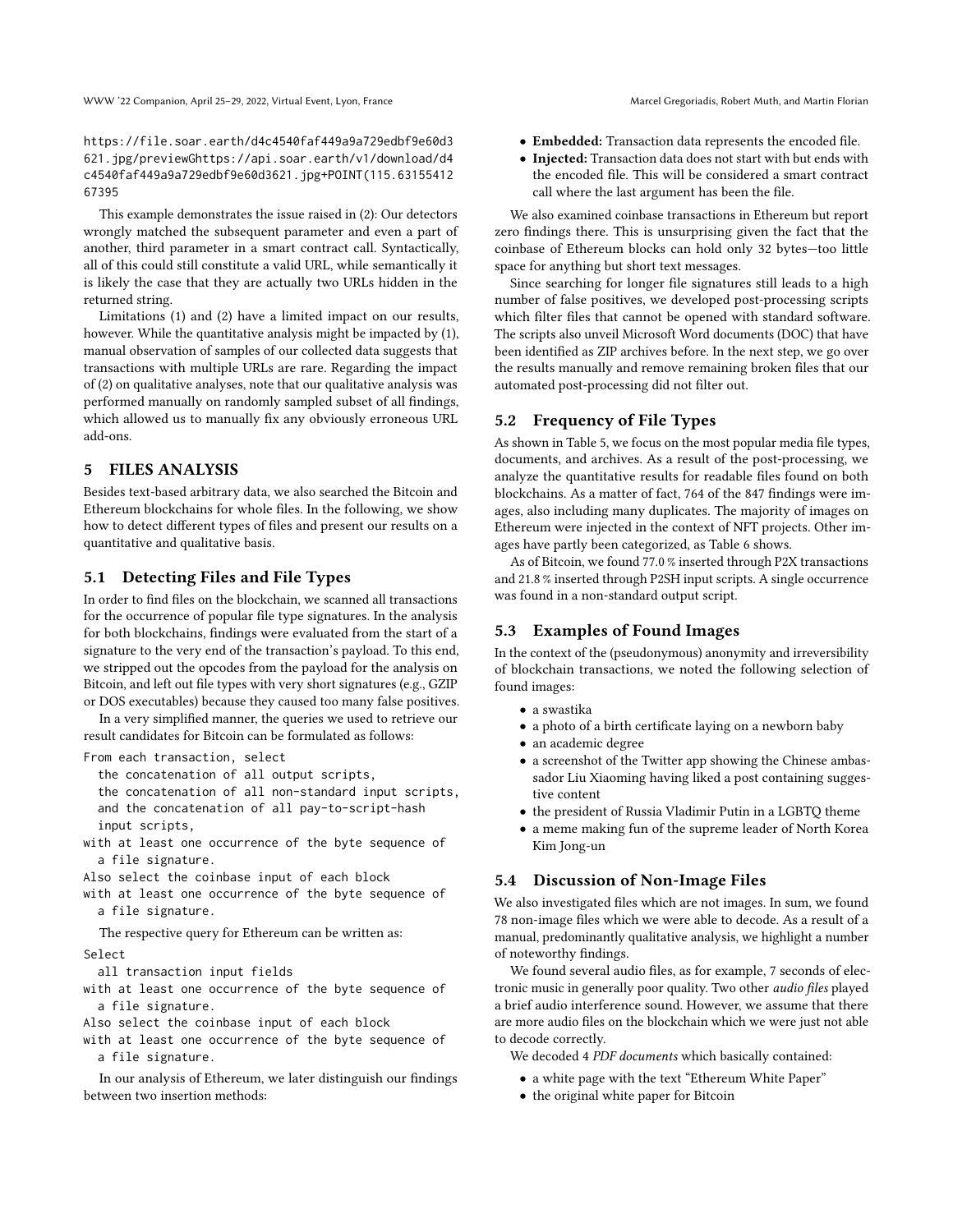<span id="page-6-1"></span>

| <b>File Type</b>                             | Total |
|----------------------------------------------|-------|
| <b>PNG</b>                                   | 38    |
| <b>IPEG</b>                                  | 42    |
| <b>GIF</b>                                   | 2     |
| <b>PDF</b>                                   | 2     |
| <b>ZIP</b>                                   | 2     |
| $7-ZIP$                                      |       |
| WEBP, DOC, MP3, MP4, MOV, WAV, AVI, RAR, TAR | 0     |
| Sum                                          | 87    |

(a) Results for Bitcoin.

| (b) Results for Ethereum.    |       |        |          |  |
|------------------------------|-------|--------|----------|--|
| <b>File Type</b>             | Total | Embed. | Injected |  |
| <b>PNG</b>                   | 275   | 50     | 225      |  |
| WEBP                         | 275   | 0      | 275      |  |
| <b>IPEG</b>                  | 124   | 72     | 52       |  |
| $7-ZIP$                      | 68    | 68     | 0        |  |
| <b>GIF</b>                   | 8     | 6      | 2        |  |
| <b>ZIP</b>                   | 4     | 4      |          |  |
| MP3                          | 3     | 1      | 2        |  |
| <b>PDF</b>                   | 2     | 2      |          |  |
| DOC                          | 1     |        |          |  |
| MP4, MOV, WAV, AVI, RAR, TAR | 0     | ∩      |          |  |
| Sum                          | 760   | 204    | 556      |  |

Table 5: Quantitative results of viewable files.

<span id="page-6-2"></span>

| <b>Occurrences</b> |   |                  |
|--------------------|---|------------------|
| Total              |   | Bitcoin Ethereum |
| 18                 | 6 | 17               |
| 16                 | 4 | 12               |
| 11                 |   |                  |
| 10                 | 3 |                  |
| 7                  | 3 |                  |
| 8                  |   | 8                |
| 5                  |   | 4                |
| 3                  |   | 2                |
|                    |   |                  |

Table 6: Categorization of a selection of images found in the analysis (not counting duplicates).

- a manual on Adobe Acrobat PDF files
- a white page

The only DOC file we found contained 3 pages of Russian text, beginning with the headline "So, you're reading this text when I've been dead for, I think, at least a few centuries." (translated), signed January 23, 2019. The document also referenced a transaction on the blockchain with a 7-ZIP archive, which contained a text file with various links to images, videos, audio files, and other text





(b) Results for Ethereum (excluding files in smart contract calls).

Figure 3: Frequency of transactions with embedded files over time.

documents. Most of them were captured by the Internet Archive<sup>[11](#page-6-3)</sup> and basically contained either poetic or philosophical statements.

Even though the majority of found archives was password protected, we successfully decompressed 6 ZIP archives:

- configuration files for the music-related software Ivory
- a digital certificate in DER format
- a static HTML website which presents itself as a proof of concept for an honors thesis at Albion College, presumably about etching content onto the blockchain
- a static HTML website to apparently find and play songs stored on the Ethereum blockchain using JavaScript
- the C# source code for the program minicryptowallet
- a static HTML website with text mostly in Russian which shares great similarity to the findings of the previously described DOC file

### <span id="page-6-0"></span>6 DISCUSSION

In this section we dive deeper into the key results of our analyses and discuss their implications.

### 6.1 BigQuery and Our Method

During the development of our analyzer, BigQuery has proven to be a robust, easy-to-use, and flexible platform to scrape structured data from a blockchain; results were returned within just a few minutes or a few hours depending on the analysis. BigQuery supports a very powerful set of SQL functions. Though, further methods are necessary to process and analyze the results; this especially accounts for

<span id="page-6-3"></span> $\rm ^{11}$  <https://web.archive.org>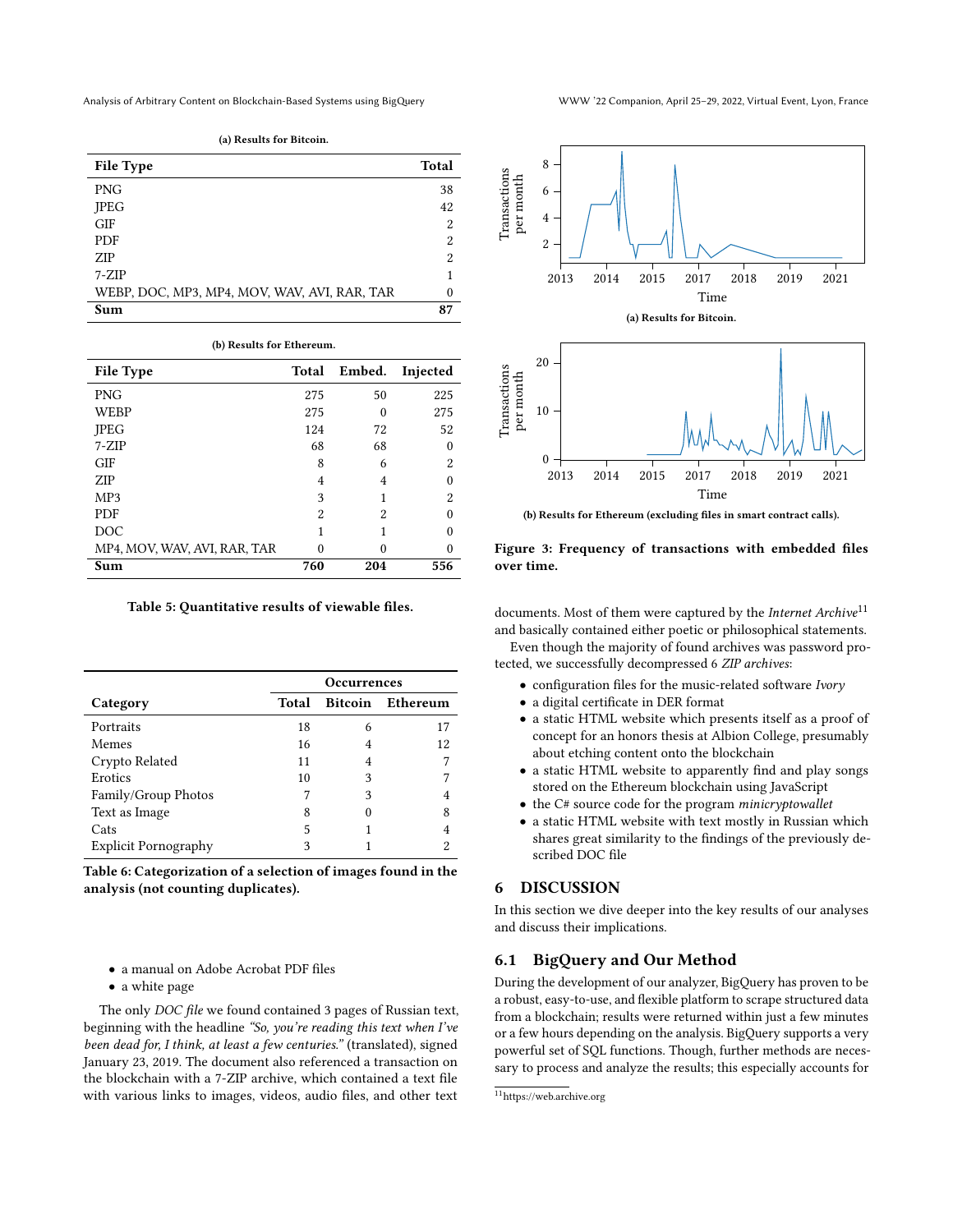the file results. We also encountered limitations with subqueries and regular expressions. BigQuery restricts a regular expression pattern to have no more than one capturing group which make effective pattern matching, e.g., with URLs, difficult. It nevertheless enables great first filtering of the data that can afterwards be validated and processed by other programs.

# 6.2 Quality of Results

For the following discussion of our findings, we point out that our method did not find (or evaluate) every arbitrary content on Bitcoin or Ethereum. Additionally, many of our specific findings are likely to be corrupted, in the sense that they contain additional artifact or represent incomplete blobs of content. One reason lies in the fact that we never combine data spread across multiple transactions. Especially bigger files are likely to be spread over multiple transactions, however. This becomes very apparent with cut image files which we encountered with a significant number of findings. We observe the same things for text results in Bitcoin, where we sometimes saw fragments of JSON objects. Additionally, we suspect that many of the very short texts we detected, especially on Bitcoin, might be false positives. Those are naturally very hard to distinguish from noise. We compared our results to the numbers of detected transactions per low-level insertion methods in [\[16\]](#page-8-9) and confirm similar results with our method (for the respective time frame). Quantitatively, we were also able to replicate the file results (disregarding files found by the service detectors).

### 6.3 How Content Storage Possibilities are Used

The text analysis has shown that the input bytes field in transactions was mainly used as a way to store non-financial information using the Ethereum protocol, but we also identified a significant amount of organizations that utilize this field to establish their own protocols (e.g., to transfer JSON objects).

The files analysis has shown a number of results that originate from people just being enthusiastic about the possibility to persist arbitrary content in the blockchain. Our qualitative observation revealed time capsuled contents, with the intention to be discovered much later in the future or to persist them irrevocably (e.g., official certificates).

Both analyses have shown a lot of duplicate content and specifically for the file results it was evident that few individuals are responsible for a large parts of insertions. A large part of the file contents and even a lot of text messages (based on the review of a sample of results) are related to cryptocurrencies. It is even more obvious in our qualitative evaluation of a sample of the found URLs, where cryptocurrency-related content constitutes the largest category. The popularity of cryptocurrency-related content does not come as a surprise since the insertion of arbitrary content (outside of smart contracts) requires greater technical engagement with the system and methods that are not as accessible to regular users.

In almost every quantitative assessment of results, Ethereum scored significantly higher than Bitcoin, even though Ethereum got introduced eight years later than Bitcoin. We reason this by arbitrary content insertions being cheaper and generally more convenient on Ethereum than on Bitcoin. Up until mid-2020, the transaction fees in Ethereum used to be consistently lower, most of the

time only a fraction of the fees charged for transactions on Bitcoin [\[4,](#page-8-20) [5\]](#page-8-21). A similar correlation can be inferred from Figure [1.](#page-3-2) Furthermore, transactions in Ethereum are far more flexible and it has not been until 2014 that Bitcoin introduced a more accessible solution to this with OP\_RETURN [\[8\]](#page-8-22). But even with this solution, the space in a single transaction is relatively small compared to Ethereum's input field which was designed to carry the byte code for complex smart contract logic. This can become a constraint when uploading larger files, forcing users to split the bytes of a file to multiple transactions. This ultimately makes Ethereum the more attractive choice, especially for file insertions.

### 6.4 Legal Assessment of Results

In our efforts to make a statement on the legal risks resulting from injected contents, we have paid special attention to URLs detected in our text analysis. While we were not able to review every single URL, due to the high quantity, we were able to link at least one finding (in each blockchain) to former backup URLs to child pornography websites. The file analysis has also led to some sensitive or offensive contents (e.g., a swastika and explicit pornography). We found one image that depicts, in low resolution, mild nudity of a woman that could potentially be a minor. All in all, very few of our findings come close to being considered "illegal" by Western countries' standards. We also did not find any obvious copyright violations. We did, however, find images offending leaders of countries such as Russia, China, and North Korea, the possession and redistribution of which could be frowned upon within the respective countries. Likewise, the possession and redistribution of pornographic content and arbitrary religious texts is also not universally accepted or even legal in all jurisdictions.

A remaining source of potential legal risks lies in the large amount on privacy-relevant data that is stored on both investigated blockchains, including personal photographs and personal details such as birth dates. To which extent these occurrences could lead to clashes with existing data protection legislation and personality rights remains an open question. Recall that erasing data from blockchains, which can be mandated by a legal framework such as the EU's GDPR [\[11\]](#page-8-23), poses a significant challenge [\[2,](#page-8-13) [9,](#page-8-14) [12,](#page-8-17) [13,](#page-8-15) [21\]](#page-8-16).

### <span id="page-7-0"></span>7 CONCLUSION

We presented a novel approach for detecting and classifying arbitrary non-financial content on public blockchains using the Google Cloud service BigQuery, and applied it to the Bitcoin and Ethereum blockchains. We discovered arbitrary contents of various types; ranging from peer-to-peer communication, advertisement, philosophical messages, to various forms of structured data, presumably triggering external logic. Finally, we also confirm former results indicating that the possibility to post arbitrary data has been abused to post illegal or objectionable content, such as images or URLs to externally hosted (e.g., via onion services) problematic content. Furthermore, we have evaluated BigQuery as a means to perform analyses of blockchain data. While we have identified technical limitations, we still assess BigQuery to be a useful and appropriate base for further, more complex analyses.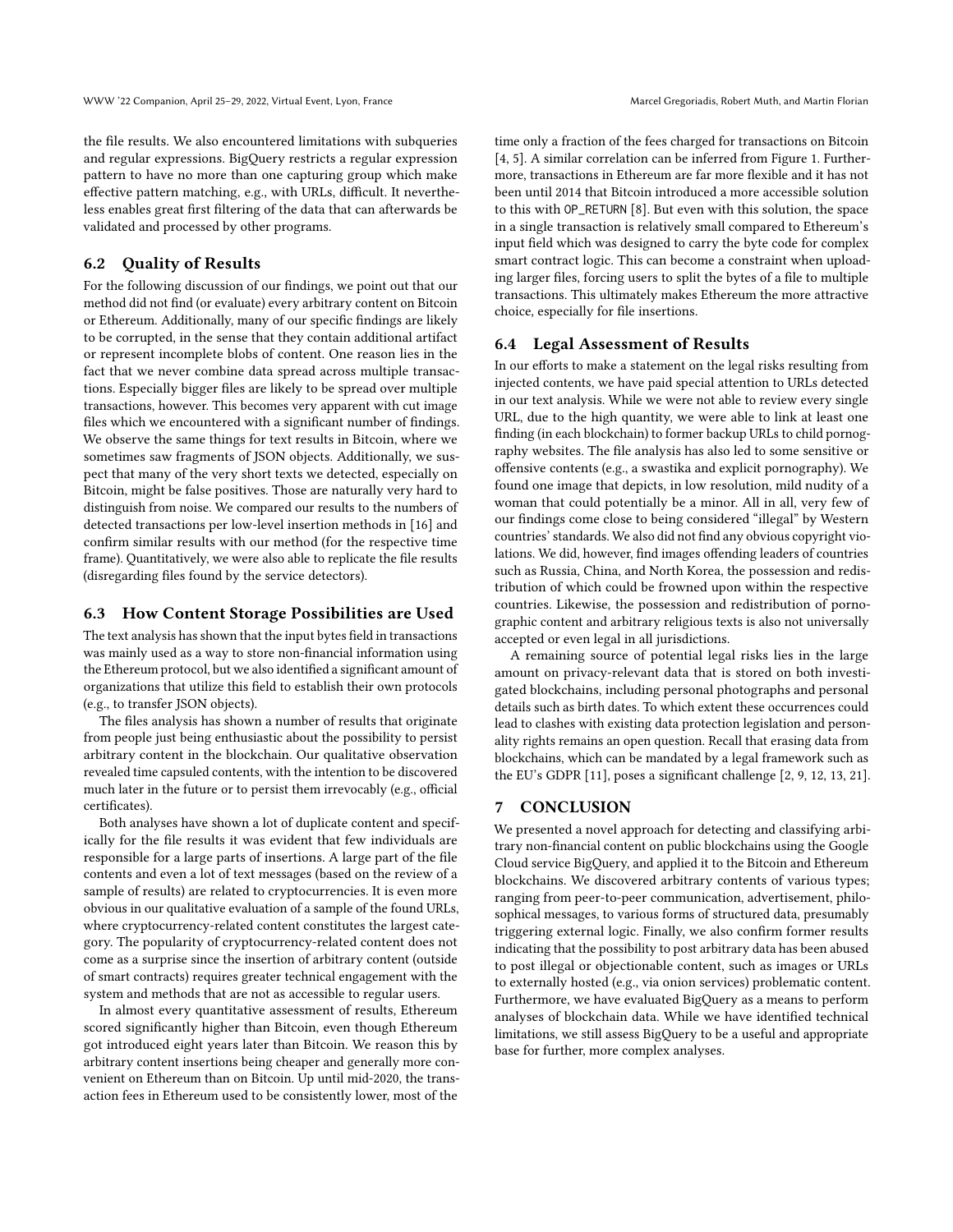Analysis of Arbitrary Content on Blockchain-Based Systems using BigQuery WWW '22 Companion, April 25–29, 2022, Virtual Event, Lyon, France

### **REFERENCES**

- <span id="page-8-6"></span>[1] Lennart Ante. 2021. Non-fungible token (NFT) markets on the Ethereum blockchain: Temporal development, cointegration and interrelations. SSRN, BRL Working Paper Series 22 (2021).
- <span id="page-8-13"></span>[2] Giuseppe Ateniese, Bernardo Magri, Daniele Venturi, and Ewerton Andrade. 2017. Redactable Blockchain–or–Rewriting History in Bitcoin and Friends. In Security and Privacy (EuroS&P), 2017 IEEE European Symposium on. IEEE, 111–126.
- <span id="page-8-18"></span>[3] Juan Benet. 2014. IPFS - Content Addressed, Versioned, P2P File System. CoRR abs/2011.00874 (2014).<http://arxiv.org/abs/1407.3561>
- <span id="page-8-20"></span>[4] BitInfoCharts. 2022. Bitcoin Avg. Transaction Fee Chart. [https://bitinfocharts.](https://bitinfocharts.com/en/comparison/bitcoin-transactionfees.html#alltime) [com/en/comparison/bitcoin-transactionfees.html#alltime](https://bitinfocharts.com/en/comparison/bitcoin-transactionfees.html#alltime) (accessed: 2022-02-03).
- <span id="page-8-21"></span>[5] BitInfoCharts. 2022. Ethereum Avg. Transaction Fee Chart. [https://bitinfocharts.](https://bitinfocharts.com/en/comparison/ethereum-transactionfees.html#alltime) [com/en/comparison/ethereum-transactionfees.html#alltime](https://bitinfocharts.com/en/comparison/ethereum-transactionfees.html#alltime) (accessed: 2022-02- 03).
- <span id="page-8-2"></span>[6] Vitalik Buterin. 2013. Ethereum: A Next-Generation Smart Contract and Decentralized Application Platform. (2013).<https://ethereum.org/en/whitepaper/>
- <span id="page-8-10"></span>[7] CoinMarketCap. 2013. Today's Cryptocurrency Prices by Market Cap. [https:](https://coinmarketcap.com/) [//coinmarketcap.com/](https://coinmarketcap.com/) (accessed: 2021-12-02).
- <span id="page-8-22"></span>[8] Bitcoin Core. 2009. Bitcoin Core version 0.9.0 released. [https://bitcoin.org/en/](https://bitcoin.org/en/release/v0.9.0#opreturn-and-data-in-the-block-chain) [release/v0.9.0#opreturn-and-data-in-the-block-chain](https://bitcoin.org/en/release/v0.9.0#opreturn-and-data-in-the-block-chain) (accessed: 2022-02-03).
- <span id="page-8-14"></span>[9] Dominic Deuber, Bernardo Magri, and Sri Aravinda Krishnan Thyagarajan. 2019. Redactable Blockchain in the Permissionless Setting. CoRR abs/1901.03206 (2019). arXiv[:1901.03206](https://arxiv.org/abs/1901.03206)<http://arxiv.org/abs/1901.03206>
- <span id="page-8-19"></span>[10] Roger Dingledine, Nick Mathewson, and Paul Syverson. 2004. Tor: The secondgeneration onion router. In Proceedings of the 13th USENIX Security Symposium. USENIX, 303–320.
- <span id="page-8-23"></span>[11] European Union. 2016. Regulation (EU) 2016/679 of the European Parliament and of the Council of 27 April 2016 on the protection of natural persons with regard to the processing of personal data and on the free movement of such data, and repealing Directive 95/46/EC (General Data Protection Regulation). Official Journal of the European Union L119 (4 May 2016), 1–88. [http://eur](http://eur-lex.europa.eu/legal-content/EN/TXT/?uri=OJ:L:2016:119:TOC)[lex.europa.eu/legal-content/EN/TXT/?uri=OJ:L:2016:119:TOC](http://eur-lex.europa.eu/legal-content/EN/TXT/?uri=OJ:L:2016:119:TOC)
- <span id="page-8-17"></span>[12] Martin Florian, Sebastian Henningsen, Sophie Beaucamp, and Björn Scheuermann. 2019. Erasing data from blockchain nodes. In 2019 IEEE European Symposium on Security and Privacy Workshops (EuroS&PW). 367–376.
- <span id="page-8-15"></span>[13] Srdjan Capkun Ivan Puddu, Alexandra Dmitrienko. 2017. µchain: How to Forget without Hard Forks. Cryptology ePrint Archive, Report 2017/106. [https://eprint.](https://eprint.iacr.org/2017/106) [iacr.org/2017/106](https://eprint.iacr.org/2017/106)
- <span id="page-8-5"></span>[14] Christoph Jentzsch. 2016. Decentralized Autonomous Organization to Automate Governance. White paper (2016).
- <span id="page-8-8"></span>[15] Roman Matzutt, Martin Henze, Jan Henrik Ziegeldorf, Jens Hiller, and Klaus Wehrle. 2018. Thwarting Unwanted Blockchain Content Insertion. In 2018 IEEE International Conference on Cloud Engineering (IC2E). IEEE, 364–370.
- <span id="page-8-9"></span>[16] Roman Matzutt, Jens Hiller, Martin Henze, Jan Henrik Ziegeldorf, Dirk Müllmann, Oliver Hohlfeld, and Klaus Wehrle. 2018. A Quantitative Analysis of the Impact of Arbitrary Blockchain Content on Bitcoin. In Financial Cryptography (Lecture Notes in Computer Science). Springer.
- <span id="page-8-0"></span>[17] Satoshi Nakamoto. 2008. Bitcoin: A peer-to-peer electronic cash system. [https:](https://bitcoin.org/bitcoin.pdf) [//bitcoin.org/bitcoin.pdf](https://bitcoin.org/bitcoin.pdf)
- <span id="page-8-7"></span>[18] Alexander Pfeiffer, Simone Kriglstein, Thomas Wernbacher, and Stephen Bezzina. 2020. Blockchain technologies and social media: A snapshot. In 8th European Conference on Social Media. Academic Conferences and publishing limited, 196.
- <span id="page-8-11"></span>[19] Max Raskin and David Yermack. 2018. Digital currencies, decentralized ledgers and the future of central banking. In Research handbook on central banking. Edward Elgar Publishing.
- <span id="page-8-3"></span>[20] Nick Szabo. 1994. Smart Contracts. [https://web.archive.org/web/20160323035617/](https://web.archive.org/web/20160323035617/http://szabo.best.vwh.net/smart.contracts.html) [http://szabo.best.vwh.net/smart.contracts.html](https://web.archive.org/web/20160323035617/http://szabo.best.vwh.net/smart.contracts.html) (accessed: 2022-01-28).
- <span id="page-8-16"></span>[21] Sri Aravinda Krishnan Thyagarajan, Adithya Bhat, Bernardo Magri, Daniel Tschudi, and Aniket Kate. 2021. Reparo: Publicly verifiable layer to repair blockchains. In International Conference on Financial Cryptography and Data Security. Springer, 37–56.
- <span id="page-8-12"></span>[22] Alin Tomescu and Srinivas Devadas. 2017. Catena: Efficient non-equivocation via Bitcoin. In 2017 38th IEEE Symposium on Security and Privacy (SP). IEEE, 393–409.
- <span id="page-8-1"></span>[23] Florian Tschorsch and Björn Scheuermann. 2016. Bitcoin and Beyond: A Technical Survey on Decentralized Digital Currencies. IEEE Communications Surveys & Tutorials 18, 3 (2016), 2084–2123.
- <span id="page-8-4"></span>[24] Gavin Wood. 2021. Ethereum: A Secure Decentralised Generalised Transaction Ledger, Berlin Version FABEF25. (2021).